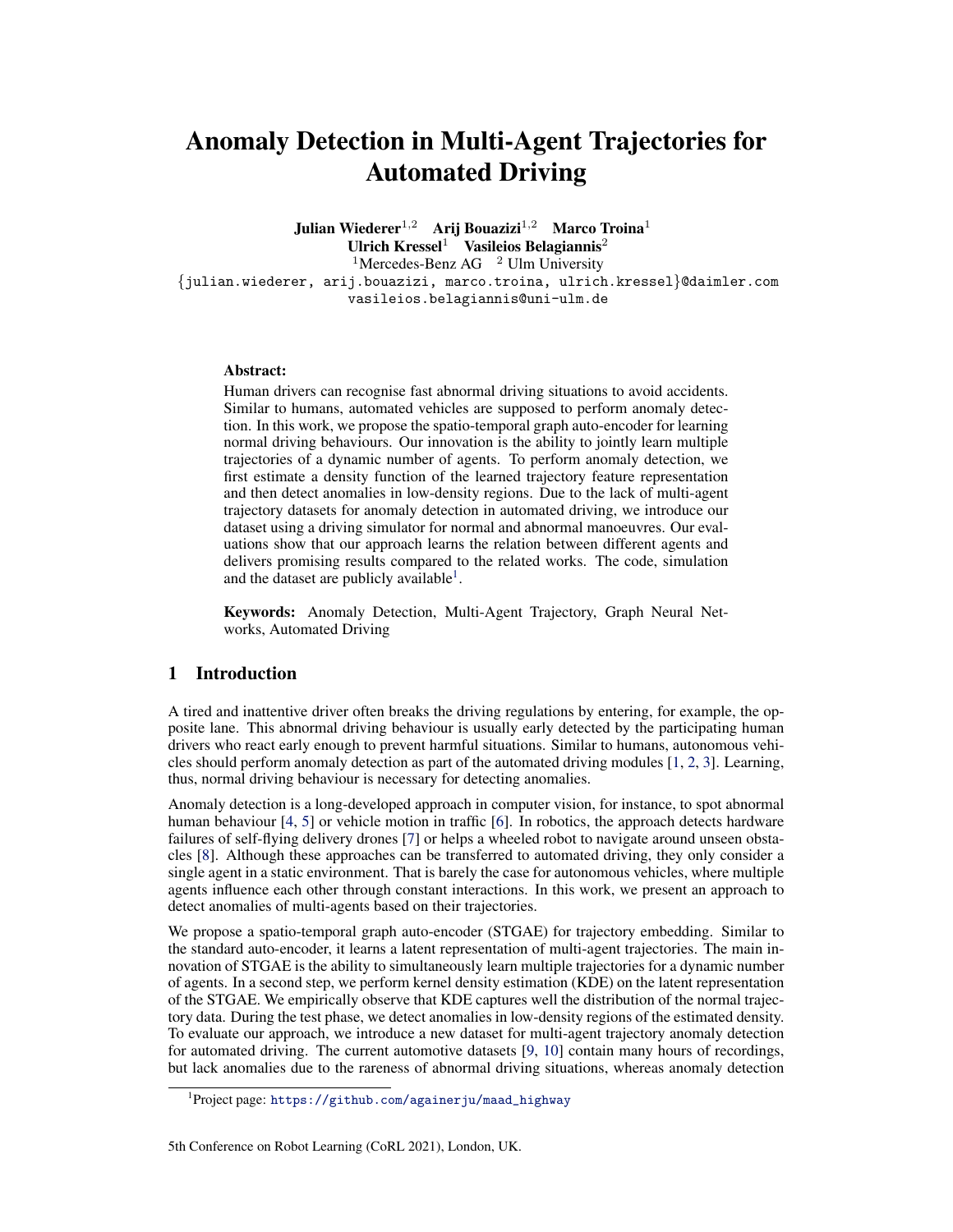datasets [\[11,](#page-8-0) [12\]](#page-8-0) have the required anomaly labels but are not relevant to automotive and automated driving problems. Finally, scenario staging is often applied in behaviour modelling [\[13\]](#page-8-0), but its prohibitive for driving anomalies since it will put the actors into life danger. For these reasons, we develop a multi-agent simulation and create a dataset with normal and abnormal manoeuvres. Then, we evaluate our method for single- and multi-agent configurations, including comparisons with deep sequential auto-encoder and linear models. Moreover, we rely on the standard metrics for anomaly detection to show that our approach delivers promising results compared to the related methods.

# 2 Related Work

Multi-Agent Trajectory Modelling. Trajectory prediction is essential for automated driving [\[14,](#page-8-0) [15\]](#page-9-0). Modelling the interaction with the environment and between the participants improves the prediction quality [\[13,](#page-8-0) [16\]](#page-9-0). The idea of information exchange across agents is actively studied in the literature [\[17,](#page-9-0) [18,](#page-9-0) [19\]](#page-9-0). For example, Alahi *et al.* introduced the social-pooling layer into LSTMs to incorporate interaction features between agents [\[20\]](#page-9-0). Recently, graph neural networks (GNN) have outperformed traditional sequential models on trajectory prediction benchmarks [\[21,](#page-9-0) [22\]](#page-9-0). GNNs explicitly model the agents as nodes and their connection as edges to represent the social interaction graph. Similarly, the social spatio-temporal graph convolution neural network (ST-GCNN) [\[5\]](#page-8-0) extracts spatial and temporal dependencies between agents. Also, we use a related architecture to design our spatio-temporal graph auto-encoder for learning the normal data representation.

Anomaly Detection. On image and video data, anomaly detection is a long-standing topic. Handcrafted and motion features were traditionally employed for anomaly detection based on probabilistic PCA [\[23\]](#page-9-0) or one-class SVM [\[24\]](#page-9-0). At the moment, deep neural networks dominate within the anomaly detection approaches [\[25,](#page-9-0) [26\]](#page-9-0). The usual approach is training an auto-encoder with normal data and then measuring the deviation of the test samples from the learned representation. For instance, Morais *et al.* [\[5\]](#page-8-0) proposed a sequential auto-encoder to encode skeleton-based human motion and considered the reconstruction error as a measure for the detection of irregular motion patterns. Also, the variational auto-encoder (VAE) in [\[27\]](#page-9-0) can learn the normal data distribution from a set of raw sensor signals in combination with a long short-term memory (LSTM) network. Unlike our work, these approaches assume a fixed number of input streams, i.e. sensor signals, instead of a varying number of trajectories, i.e. agents. Here, we formulate the idea of learning the normal data distribution with the spatio-temporal graph auto-encoder. Furthermore, we estimate the normal data density function instead of relying on the reconstruction error.

Anomaly Detection in Trajectory Prediction and Control. Anomaly detection has been extensively studied in robotics, e.g. model predictive control [\[28\]](#page-9-0), collaborative robots [\[29\]](#page-9-0), autonomous drones [\[7\]](#page-8-0), robot navigation in crowds [\[30\]](#page-9-0) and uncertain environments [\[31,](#page-10-0) [8\]](#page-8-0). Nevertheless, the prior work only address the problem of single agent anomaly detection. We tackle the problem of detecting anomalies in multi-agent trajectories.

### 3 Anomaly Detection in Multi-Agent Trajectories

We study the problem of anomaly detection for multi-agent trajectories. The input to our approach is a scene with  $N$  agent trajectories of length  $T$ , where  $N$  is dynamic over scenarios. We describe the observed trajectory of the agent i with the agent states  $\mathbf{s}^i = \{\mathbf{s}_t^i\}_{t=1}^T$ , where  $\mathbf{s}_t^i = (x_t^i, y_t^i)$  denotes the agent location in x- and y-coordinates. Our goal is to estimate the anomaly score  $\alpha_t = [0, 1]$ , i.e. normal or abnormal, for each time step of an unseen scene during testing, while only showing normal scenes during training.

We present a two-stage approach, where first a spatio-temporal graph convolution network autoencoder is trained to represent normal trajectories in the feature space (Sec. [3.1\)](#page-2-0). Second, we use the latent representation to fit a probabilistic density to the normal trajectories with kernel density estimation (Sec. [3.2\)](#page-3-0). Finally, we present the anomaly detection score (Sec. [3.3\)](#page-3-0) given the estimated density. The supplementary material provides visualisation of the training and inference process.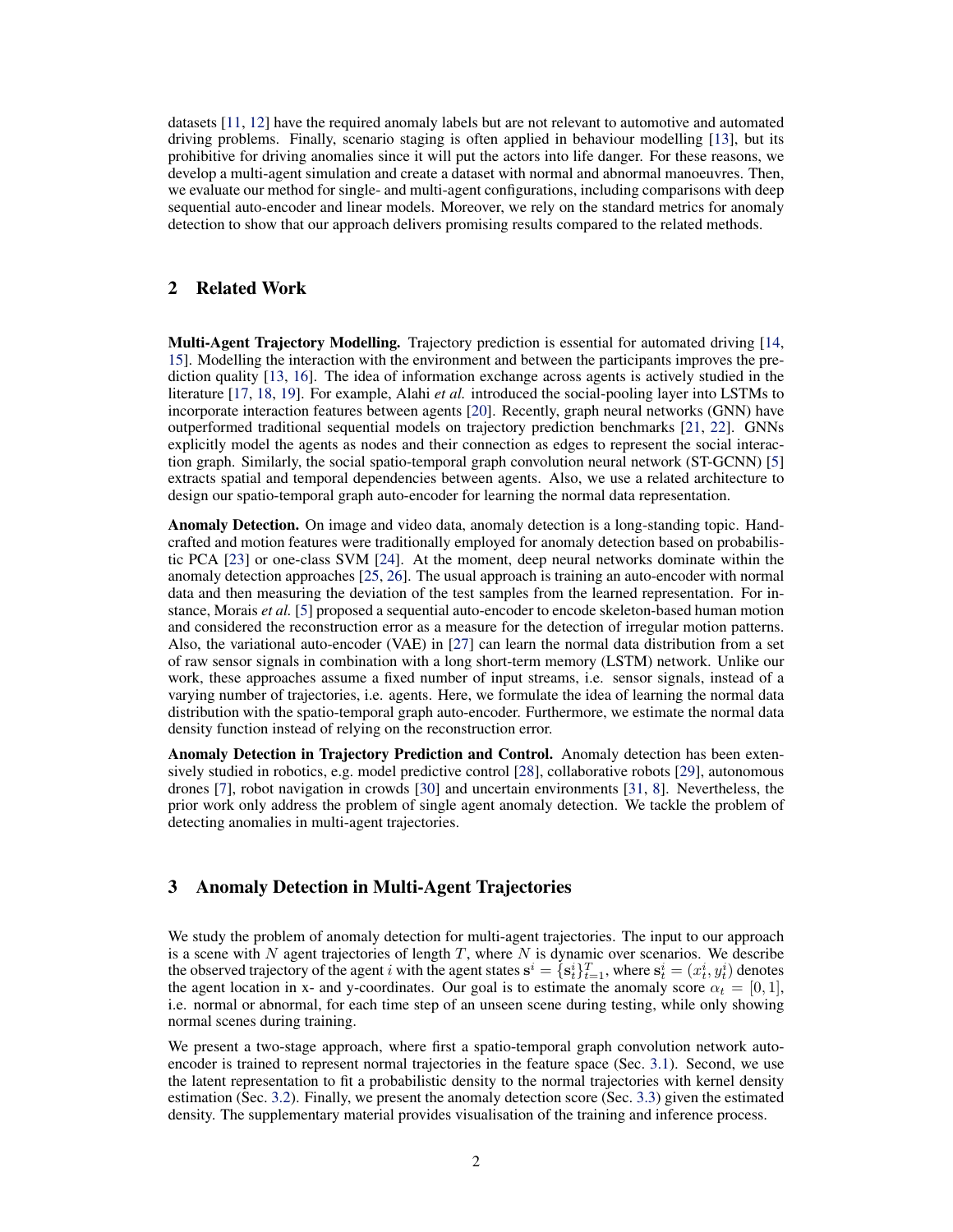#### <span id="page-2-0"></span>3.1 Spatio-Temporal Graph Auto-Encoder

We define the spatio-temporal graph auto-encoder (STGAE) as composition of the multi-agent trajectory encoder  $g(\cdot)$  and the trajectory decoder  $f(\cdot)$ . The encoder maps a set of agent trajectories on the latent representation. The decoder transforms the latent representation back to trajectories.

Trajectory Encoding. The encoder is designed as a spatio-temporal graph convolution neural net-work (ST-GCNN) [\[32\]](#page-10-0). Given a set of  $N$  agent trajectories of length  $T$ , we define the spatio-temporal graph  $G = \{G_t\}_{t=1}^T$  as a set of directed spatial graphs  $G_t = (V_t, \mathcal{E}_t)$ . The spatial graphs model the multiple agents as nodes  $V_t$  and their connectivity as edges  $\mathcal{E}_t$  to compute pairwise influence. The set of graph nodes  $V_t = \{v_t^i\}_{i=1}^N$  represent the agent states in terms of the relative location  $\mathbf{v}_t^i = (x_t^i - x_{t-1}^i, y_t^i - y_{t-1}^i)$ . We define the edges  $\mathcal{E}_t = \{e_t^{ij}\}_{i,j=1}^N$  to model how strong the node *i* influences node *j* at time step *t*. To this end, a kernel function  $e_t^{ij} = \kappa_{edge}(\mathbf{v}_t^i, \mathbf{v}_t^j)$  [\[33\]](#page-10-0) measures the similarity between two agents in the same time step defined as

$$
e_t^{ij} = \begin{cases} 1/\|\mathbf{v}_t^i - \mathbf{v}_t^j\|_2, & \|\mathbf{v}_t^i - \mathbf{v}_t^j\|_2 \neq 0\\ 0, & \text{otherwise.} \end{cases}
$$
(1)

The influence is high for similar agent states and low otherwise. In the rare case of two agents sharing the same location, we set  $e_t^{ij} = 0$ .

We define the weighted adjacency matrix  $A_t \in \mathbb{R}^{N \times N}$  based on the connectivity parameters  $e_t^{ij}$ . We follow the procedure of Kipf *et al.* [\[34\]](#page-10-0) and compute the normalised graph Laplacian  $\hat{A}_t$  =  $D_t^{-\frac{1}{2}} \tilde{A}_t D_t^{-\frac{1}{2}}$  with the graph Laplacian  $\tilde{A}_t = A_t + I$ , where I denotes the identity matrix, and the node degree matrix  $D_t$  with diagonal entries defined as  $D_t^{ii} = \sum_j \tilde{A}_t^{ij}$ . As introduced by Yan *et al.* [\[32\]](#page-10-0), we aggregate over neighbouring agents using spatial graph convolutions  $g_s(V, \hat{A}) =$  $\sigma(\overline{A} \mathcal{V} \theta_s)$  with the activation function  $\sigma(\cdot)$  and the network weights  $\theta_s$ . We denote  $\overline{A}$  and  $\mathcal{V}$  as the concatenation of the weighted adjacency matrices  $\{\hat{A}_t\}_{t=1}^T$  and the node features  $\{\mathcal{V}_t\}_{t=1}^T$  over all time steps, respectively.

In dynamical systems, spatial features are not expressive enough since they ignore important temporal relationships. To include the time dimension, we connect the same node over consecutive frames using temporal convolutions  $g_t(\cdot)$  as introduced in [\[35\]](#page-10-0). We define the encoder  $g(\cdot)$  as a composite of spatial graph convolution and temporal convolution layers. As a result the encoder computes the latent representation  $\mathbf{Z} \in \mathbb{R}^{T \times N \times F_g}$  with the latent feature dimension  $F_g$ .

Trajectory Decoding. Given the encoded representation, we define a decoder to reconstruct the set of input trajectories. The decoder applies multiple 2D convolution layers on the temporal dimension of the latent features [\[33\]](#page-10-0). To include agent interactions, the convolutions aggregate features across agents. We denote the decoder output as  $\hat{\mathbf{\mathcal{V}}} \in \mathbb{R}^{T \times N \times F_f}$  with output feature dimension  $F_f$ .

**Training.** For the training, we assume that the state of agent  $i$  in time step  $t$  comes from a bi-variate distribution, given by  $s_t^i \sim \mathcal{N}_2(\mu_t^i, \sigma_t^i, \rho_t^i)$ , where  $\mu_t^i, \sigma_t^i \in \mathbb{R}^2$  are the mean and the standard deviation of the location, respectively, and  $\rho_t^i \in \mathbb{R}^2$  is the correlation factor. We estimate the parameters of the bi-variate distribution with the decoder output  $\hat{\mathbf{v}}_t^i = {\hat{\mu}_t^i, \hat{\sigma}_t^i, \hat{\rho}_t^i}$ . We denote the estimated probability density function as  $q(s_t^i|\hat{\mu}_t^i, \hat{\sigma}_t^i, \hat{\rho}_t^i)$  and train the model to minimise the negative log-likelihood

$$
\mathcal{L} = -\sum_{t=1}^{T} \log \left( q\left( \mathbf{s}_t^i | \hat{\boldsymbol{\mu}}_t^i, \hat{\boldsymbol{\sigma}}_t^i, \hat{\boldsymbol{\rho}}_t^i \right) \right). \tag{2}
$$

Similar to other sequential models [\[5\]](#page-8-0), our STGAE requires inputs of a fixed temporal length. Therefore we clip each scene in the training set into smaller fixed-size segments of length  $T'$  using a sliding window approach.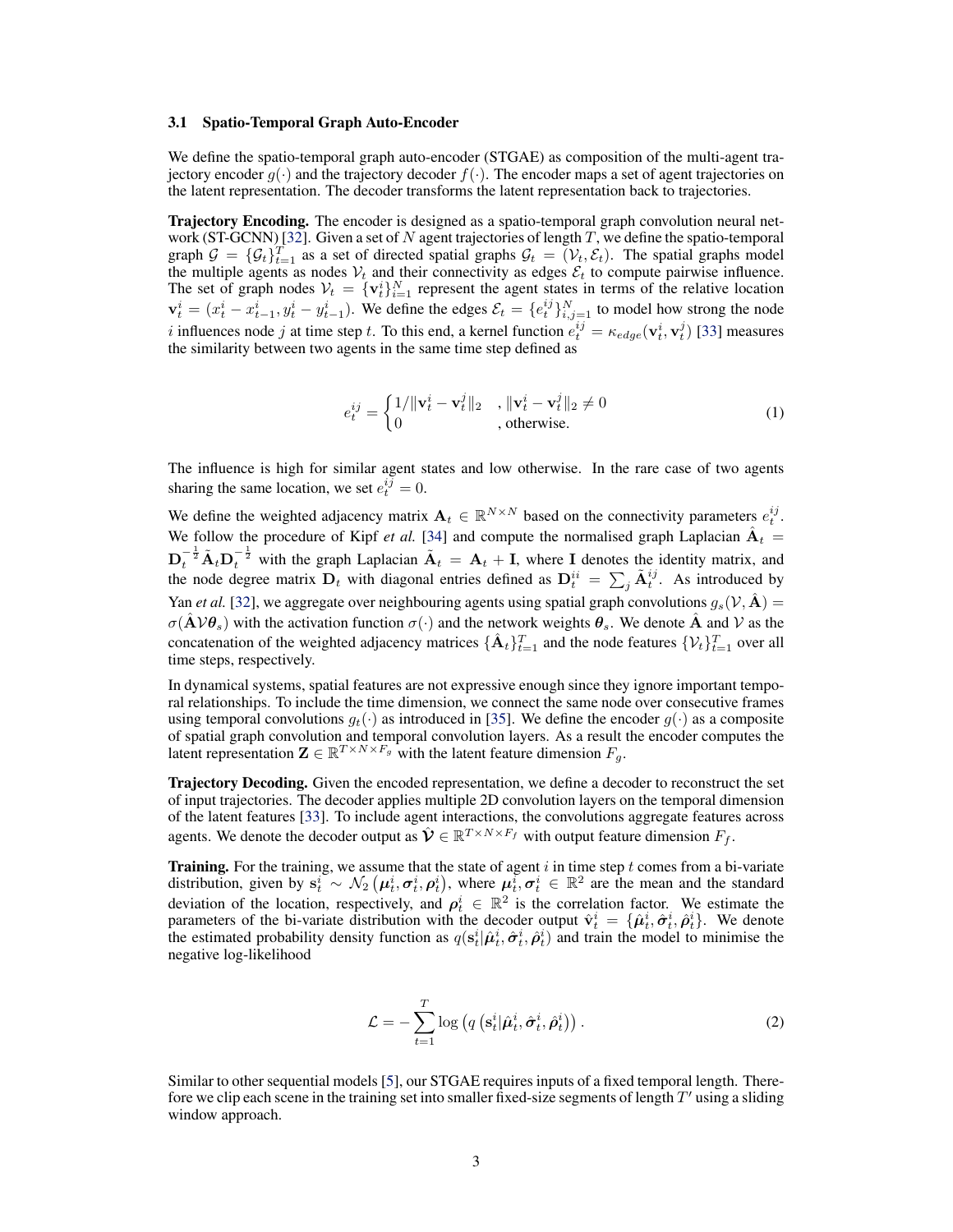#### <span id="page-3-0"></span>3.2 Kernel Density Estimation for Normal Trajectories

We rely on kernel density estimation (KDE) to approximate the probability density function of the normal trajectories from the latent feature representation of the STGAE. The idea is based on the assumption that normal trajectories fall in high density regions and anomalies occur in regions with lower density.

Given the trained STGAE, we encode the training segments and combine all latent representations in the set  $Z_{kde}$ . The KDE assumes all samples to be i.i.d. random variables drawn from an unknown true distribution p [\[36\]](#page-10-0). We can approximate the true density of a new feature vector z by  $\hat{p}$  defined as

$$
\hat{p}(z) = \frac{1}{|Z_{kde}|h} \sum_{i=1}^{|Z_{kde}|} \kappa_{kde} \left(\frac{\mathbf{z} - \mathbf{z}_i}{h}\right) \text{ with the Gaussian Kernel [37] } \kappa_{kde}(\mathbf{x}) \propto exp\left(-\frac{\|\mathbf{x}\|^2}{2h^2}\right). \tag{3}
$$

The kernel function  $\kappa_{kde}(\mathbf{x})$  weights the observations differently based on the similarity to its neighbours. The parameter responsible for the weights of the points is the bandwidth  $h$ , which serves as smoothing. To sum-up, Eq. 3 computes the probability density of the agent's feature vector **z**.

#### 3.3 Abnormal Trajectory Detection

During the inference, we use the same sliding window approach as in the training and get the set of all test segments. For a test segment, the STGAE encoder computes the latent representation and the KDE from Eq. 3 estimates the density for each agent and time step, given the latent feature vector. We take the estimated density as a measure for anomalies. The feature decoder of the STGAE is not required during testing.

Anomaly Score. We follow a similar approach as introduced in [\[5\]](#page-8-0) for the anomaly scoring. First, we compute N anomaly scores  $\alpha_t^i$  for all agents included in the same time step, and second compute the anomaly score  $\alpha_t$  to measure if time step t is abnormal. To score for one agent, we average the anomaly scores of all segments where the agent occurs by:

$$
\alpha_t^i = \frac{\sum_{o \in S_o} p(\mathbf{z}_{t,o}^i)}{|S_o|},\tag{4}
$$

where  $S_o$  are the overlapping sliding window segments in which the agent i is present and  $z_{t,o}^i$  are the resulting feature vectors from the STGAE encoder at time step  $t$ . This results in one anomaly score for each agent in a specific time step. To identify if a time step is normal or abnormal, we compute the anomaly score  $\alpha_t$  by taking the maximum over all agents:

$$
\alpha_t = \max(\alpha(\mathbf{z}_t^i))_{i \in 1,\dots,N}.\tag{5}
$$

The max-operation avoids missing anomalies compared to the mean. We use  $\alpha_t$  for the calculation of the metrics in our evaluations.

## 4 Experimental Results

We present the first dataset for anomaly detection in multi-agent trajectories and evaluate our method in comparison to seven baselines. See supplementary material for more results.

#### 4.1 Dataset Development

To evaluate our algorithm, we propose the MAAD dataset, a dataset for multi-agent anomaly detection based on the OpenAI Gym *MultiCarRacing-v0* environment [\[38\]](#page-10-0). Since it was originally released as a multi-agent racing environment for learning visual control policies [\[39\]](#page-10-0), we adapt it for anomaly simulation. We design the scenario of a two-lane highway shared by two vehicles, which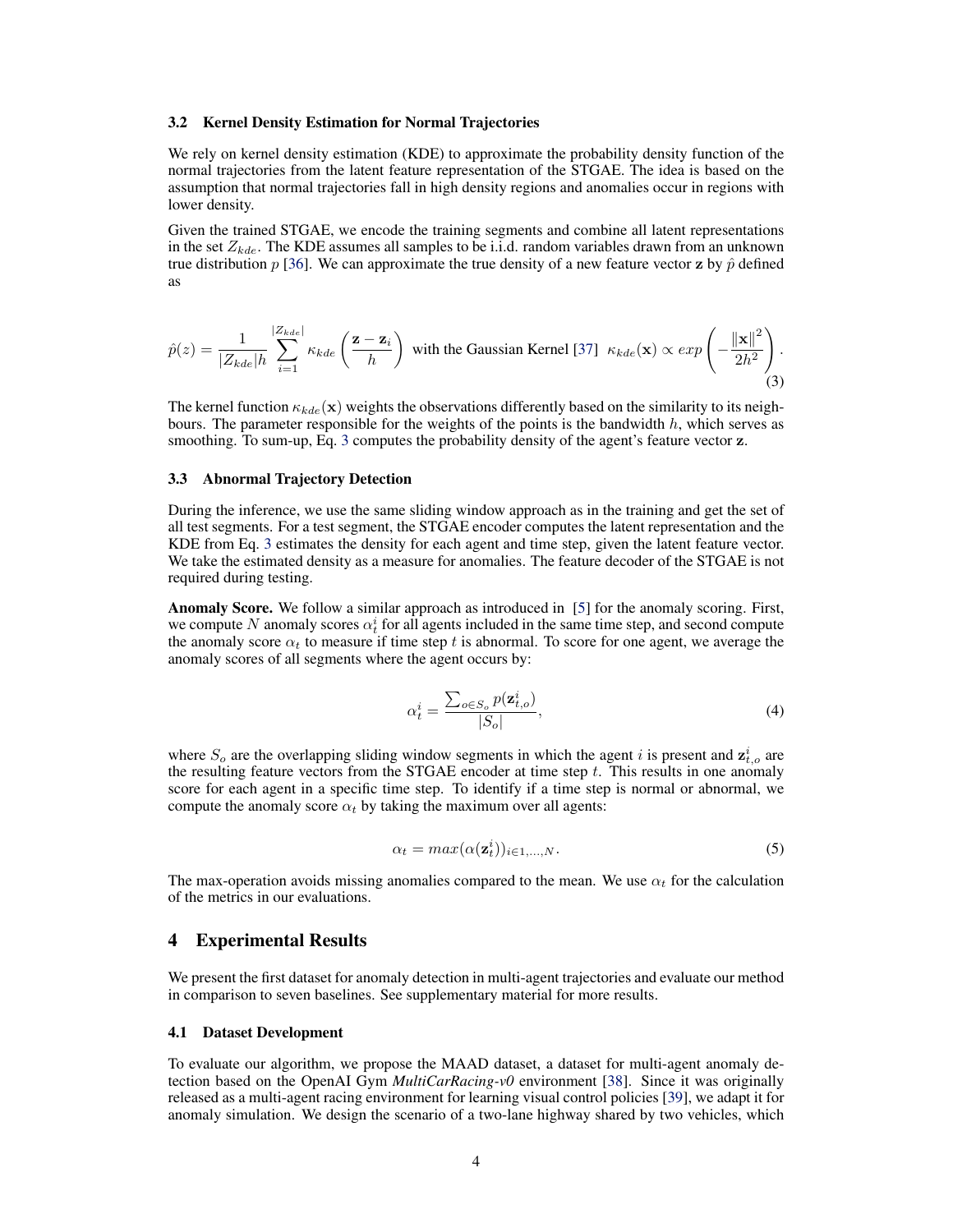

Figure 1: Example sequences from the proposed MAAD dataset. We show the observed trajectory of each agent. The first frame shows a save overtaking manoeuvre form the normal set. The other three frames contain abnormal actions: the blue vehicle is pushing the red vehicle aside, an aggressive reeving action of the red vehicle and a wrong-way driver who even collides with the upcoming traffic.

naturally leads to interaction, e.g. speed adjustments, lane changes or overtaking actions. The vehicles are controlled by human players to record multiple expert trajectories. For every sequence, we choose random initialisation of the agent starting positions to increase trajectory diversity.

In total, we create a dataset with 113 normal and 33 abnormal scenes. Beforehand, 11 different types of anomalies are defined in terms of breaking driving rules or careless behaviour<sup>2</sup>. Each abnormal scenario is recorded three times to incorporate more variations (see Fig. 1). After all recordings, the sequences are annotated with frame-wise labels by human experts with the ELAN annotation software [\[40\]](#page-10-0). We use 80 randomly selected normal sequences for training and the remaining 66 sequences to test. The sequences are sub-sampled to 10 Hz with a segment length of  $T' = 15$  time steps, which corresponds to 1.5 seconds.

## 4.2 Baselines

Our baselines include *multi-agent* models as variants of our method, which explicitly model interaction, as well as *single-agent* models, ignoring interaction. The baselines can be further categorised as *one-class* and *reconstruction* methods.

Single-Agent. To examine the effect of interaction, we define four interaction-free models, two parameter-free and two neural network approaches. As simple parameter-free reconstruction method, we employ the constant velocity model (*CVM*) from [\[41\]](#page-10-0). Secondly, we approximate the trajectory with interpolation between the first and the last time step of the observed trajectory, we denote the model as linear temporal interpolation (*LTI*). The linear models succeed in the metrics, if the velocity profile of abnormal trajectories highly deviates from the normal trajectories. As a single-agent neural network, first we adapt the *Seq2Seq* model from [\[42\]](#page-10-0). It is composed of an encoder LSTM and a decoder LSTM. The encoder computes a feature vector representing one trajectory. After the last input is processed, the decoder tries to reconstruct the input trajectory from the feature vector. Next, we implement an interaction-free variant of STGAE by setting  $A_t = I$ . This reduces the model to a spatio-temporal auto-encoder, why we call it *STAE*.

Multi-Agent. Based on the proposed STGAE we evaluate three multi-agent baselines. For the first two variants, we use STGAE as reconstruction method. We train one STGAE with a bi-variate loss (*STGAE-biv*) and a second with classical MSE loss (*STGAE-mse*) on the trajectory reconstruction task. Similar to our approach, the third variant is a one-class classification method. We replace the KDE of our method with a one-class SVM (OC-SVM), which is an adaption of the traditional SVM to one-class classification. It takes the encoder features as input and finds a hyperplane separating the data points from the origin while ensuring that the hyperplane has maximum distance from the origin [\[43\]](#page-10-0). The baseline is denoted as *STGAE+OC-SVM*.

#### 4.3 Evaluation Metrics

We quantitatively evaluate our approach following the standard evaluation metrics used in the anomaly detection literature [\[44,](#page-10-0) [45,](#page-10-0) [46\]](#page-10-0), namely AUROC, AUPR-Success, AUPR-Error and FPR at 95% TPR. The AUROC metric integrates over the area under the Receiver Operating Characteristic

<sup>2</sup>We define the 11 anomaly sub-classes as *leave road*, *left spreading*, *aggressive overtaking*, *pushing aside*, *aggressive reeving*, *right spreading*, *skidding*, *staggering*, *tailating*, *thwarting* and *wrong-way-driving*.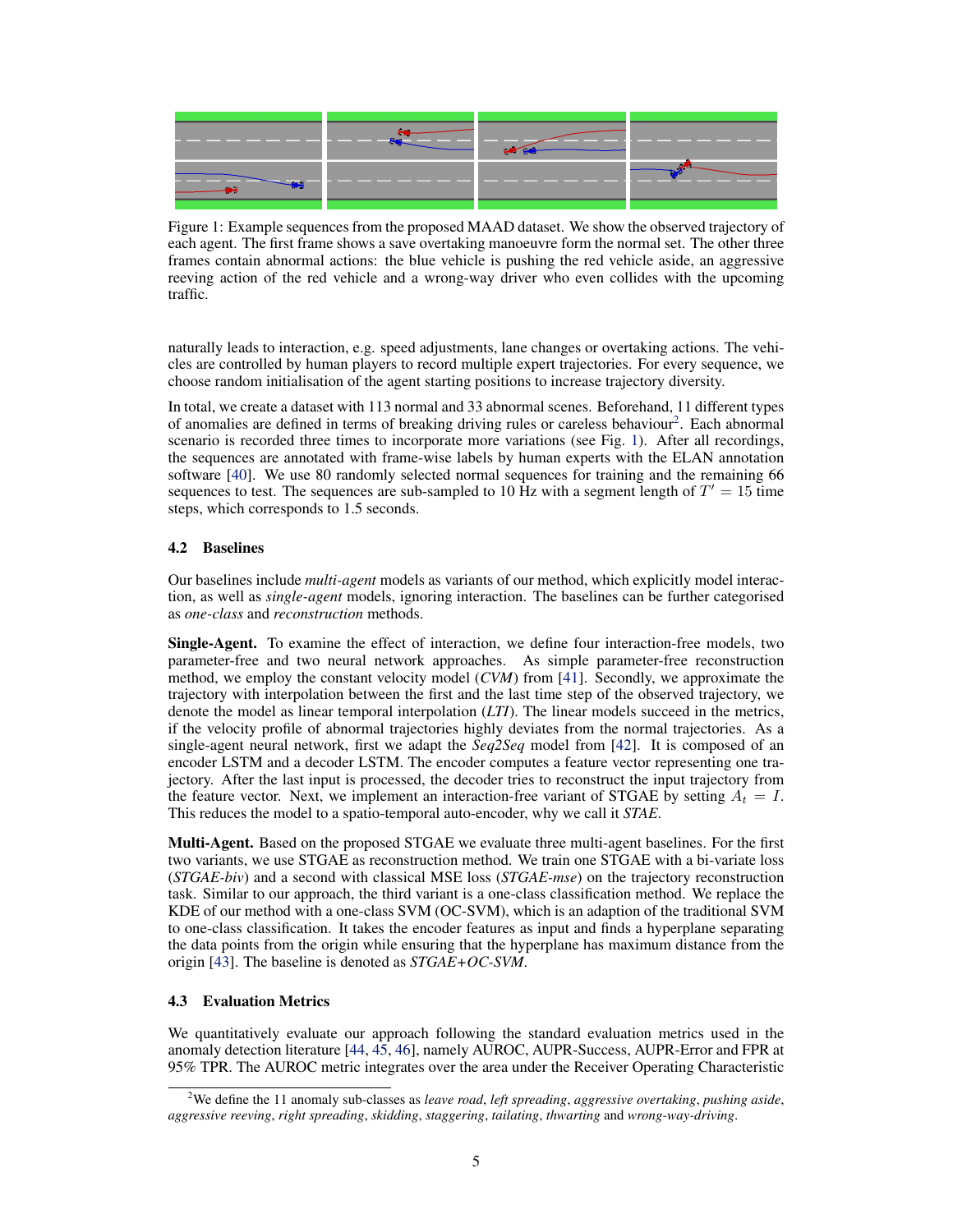Table 1: Comparison of the proposed method with the baselines on the proposed MAAD dataset using four metrics: AURC, AUPR-Abnormal, AUPR-Normal and FPR-95%-TPR. We differentiate between single- and multi-agent and further categorise into reconstruction and one-class classification methods. Highest scores are written in bold. For the trained models we provide the mean and standard deviation of ten runs. Note, CVM and LTI are deterministic with zero standard deviation.

|                  | Method             | One-class vs.<br><b>Reconstruction</b> | $AUROC$ $\uparrow$   | AUPR-Abnormal ↑      | <b>AUPR-Normal</b> ↑ | FPR-95%-TPR $\downarrow$ |
|------------------|--------------------|----------------------------------------|----------------------|----------------------|----------------------|--------------------------|
| Single-<br>Agent | <b>CVM</b> [41]    | reconstruction                         | 83.11 $(\pm 0.00)$   | 54.47 $(\pm 0.00)$   | $95.99 \ (\pm 0.00)$ | 74.62 $(\pm 0.00)$       |
|                  | LTI                | reconstruction                         | 75.47 $(\pm 0.00)$   | 48.89 $(\pm 0.00)$   | $92.37 \ (\pm 0.00)$ | $95.03 \ (\pm 0.00)$     |
|                  | Seq2Seq $[42]$     | reconstruction                         | 56.15 $(\pm 0.68)$   | $16.92 \ (\pm 1.01)$ | $89.54 \ (\pm 0.13)$ | 84.62 $(\pm 0.26)$       |
|                  | STAE-biv $A_t = I$ | reconstruction                         | 57.54 $(\pm 11.77)$  | $21.77 \ (\pm 8.48)$ | $89.47 \ (\pm 3.26)$ | $84.42 \ (\pm 2.50)$     |
| Multi-<br>Agent  | STGAE-mse          | reconstruction                         | $81.53 \ (\pm 3.16)$ | 50.76 $(\pm 4.47)$   | $95.90 \ (\pm 0.93)$ | $67.36 \ (\pm 9.30)$     |
|                  | STGAE-biv          | reconstruction                         | 74.82 $(\pm 5.10)$   | $37.79 \ (\pm 7.16)$ | $94.10 (\pm 1.31)$   | 77.80 $(\pm 9.77)$       |
|                  | STGAE-biv+OC-SVM   | one-class                              | $85.97 \ (\pm 2.40)$ | 52.37 $(\pm 8.85)$   | $97.11 \ (\pm 0.59)$ | 49.90 $(\pm 6.33)$       |
|                  | Ours               | one-class                              | 86.28 $(\pm 1.73)$   | 55.20 $(\pm 7.74)$   | $97.15 \ (\pm 0.54)$ | 50.02 $(\pm 7.97)$       |

curve (ROC) and results in a threshold-independent evaluation. Note that a classifier with 50  $\%$ AUROC is equal to a random classifier, while 100 % is the upper limit and denotes the best possible classifier. We use the Area Under the Precision-Recall (AUPR) curve as our second metric. Other than AUROC, it is able to adjust for class imbalances, which is always the case in anomaly detection, i.e. the amount of abnormal samples is small compared to normal samples [\[45\]](#page-10-0). Here, we show both AUPR metrics, the AUPR-Abnormal, where we treat the abnormal class as positive, and the AUPR-Normal, where we treat the normal class as positive. Additionally we show FPR-95%-TPR, the False Positive Rate (FPR) at 95% True Positive Rate (TPR). For the one-class methods we directly apply the metrics on the output score and for the reconstruction methods we take the mean squared error (MSE) between the given and the reconstructed trajectory as anomaly score, following [\[5\]](#page-8-0).

#### 4.4 Implementation Details

The CVM approximates the agent trajectories assuming the same velocity for all time steps. The velocity is estimated given the first two time steps of a trajectory. For LTI the reconstruction error is defined as the distance between the ground-truth trajectory and equidistantly sampled locations on a straight line between the beginning and the end of the trajectory. Both, the encoder and decoder of the Seq2Seq model, are implemented with 3 stacked LSTM layers and 15 hidden features. We train the network for 1500 epochs using Adam optimiser with learning rate 0.01.

Our STGAE method is implemented as ST-GCNN encoder [\[33\]](#page-10-0) and TCN decoder [\[35\]](#page-10-0). The encoder is composed of one spatial graph convolution layer and one TCN layer, both with five latent features, followed by the decoder consisting of five convolution layers for reconstruction. We train for 250 epochs using Stochastic Gradient Descent and learning rate 0.01, and decay the learning rate to 0.002 after 150 epochs. For evaluating STGAE-biv we sample 20 reconstructed trajectories from the bi-variate Gaussian distribution. STGAE with MSE loss does not require sampling.

Both one-class classification methods (OC-SVM and KDE) are implemented using a Gaussian kernel and the best hyperparameters are selected via grid search. Note, that OC-SVM has a minor supervised advantage, since validation of the model takes place on a holdout test set, i.e. 20% randomly selected from the test data. Hyperparameter tuning of  $\gamma$  and  $\nu$  for OC-SVM is performed via grid search with  $\gamma \in \{2^{-10}, 2^{-9}, ..., 2^{-1}\}$  and  $\nu \in \{0.01, 0.1\}$ . The bandwidth of KDE is selected from  $h \in \{2^{-4.5}, 2^{-4}, ..., 2^5\}$  via 5-fold cross-validation with the log-likelihood score as in [\[47\]](#page-10-0).

### 4.5 Results

We present our results in comparison to the baselines. Afterwards, we evaluate different anomaly types and finally the performance stability over input sequence length and beyond pairs of agents.

Comparison with the Baselines. The comparison of our method with the baselines is presented in Table 1. Additionally, we show the ROC curves of all approaches in Figure [2.](#page-6-0) Our STGAEbiv+KDE outperforms both the linear and the deep methods in three out of four metrics, namely AUROC, AUPR-Abnormal and AUPR-Normal, and is on par with STGAE-biv+OC-SVM for FPR-95%-TPR. The second one-class classification approach STGAE-biv+OC-SVM reaches similar per-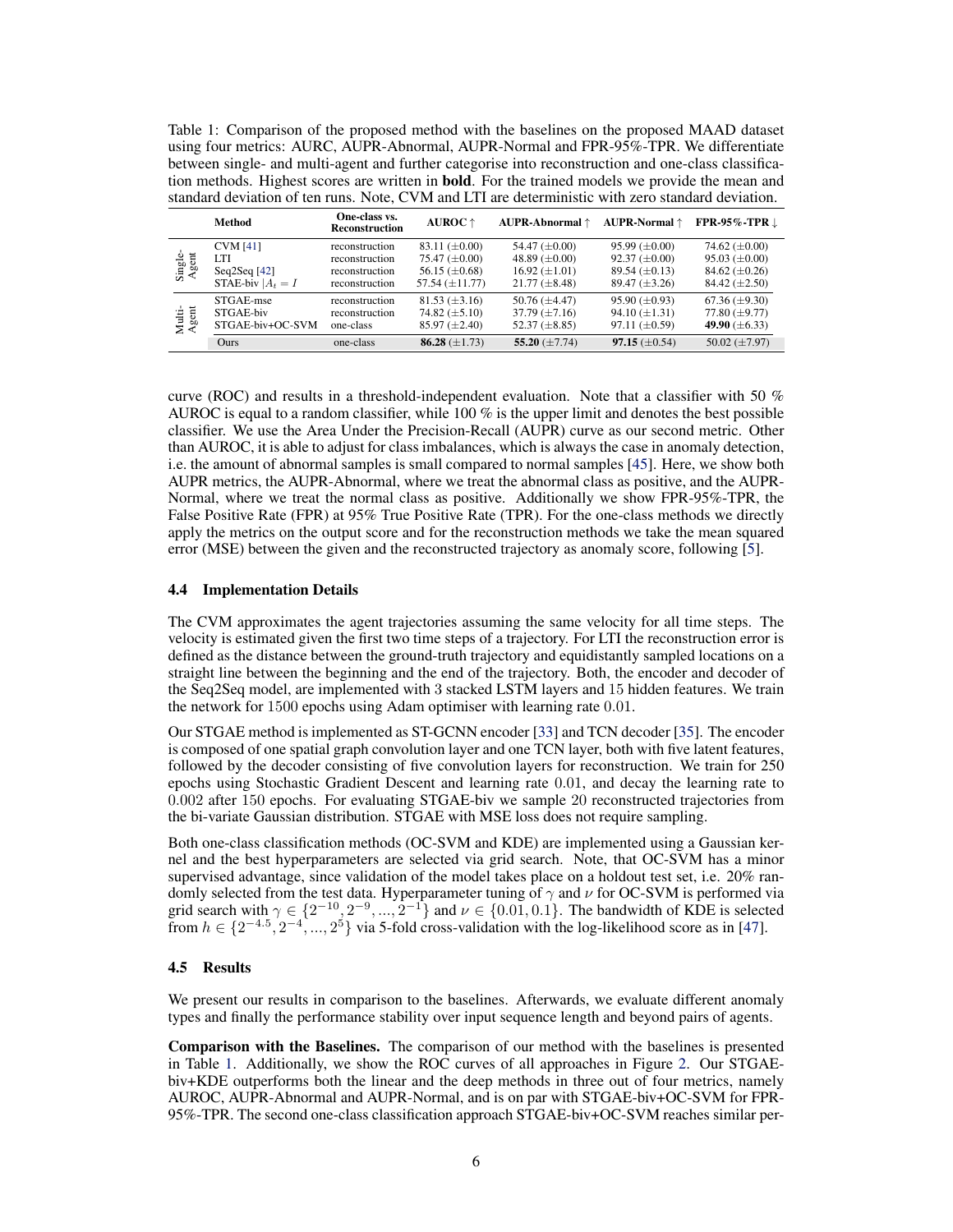<span id="page-6-0"></span>



Figure 2: The ROC curves of the single-agent Figure 3: AUROC metric over the segment models (dashed lines) and the multi-agent mod-length. Our method is more stable for various els (solid lines).

segment lengths.

Table 2: AUROC on different types of anomalies. We differentiate between non-interactive and interactive anomalies. The multi-agent models reach high-scores in both interaction and noninteraction anomalies. Highest scores are written in bold.

| Abnormal class        | Non-interactive vs.<br><b>Interactive</b> | <b>CVM</b> | <b>LTI</b> | Seq2Seq | <b>STAE-biv</b><br>$A_t = I$ | <b>STGAE</b><br>-mse | <b>STGAE</b><br>-biv | <b>STGAE-biv</b><br>$+SVM$ | Ours  |
|-----------------------|-------------------------------------------|------------|------------|---------|------------------------------|----------------------|----------------------|----------------------------|-------|
| leave road            | non-interactive                           | 88.66      | 32.30      | 91.06   | 92.95                        | 99.24                | 94.32                | 99.57                      | 98.22 |
| left spreading        | interactive                               | 90.88      | 96.90      | 47.06   | 55.06                        | 91.92                | 52.76                | 94.16                      | 96.56 |
| aggressive overtaking | interactive                               | 91.78      | 78.30      | 59.09   | 50.30                        | 92.52                | 59.92                | 91.80                      | 93.24 |
| pushing aside         | interactive                               | 91.54      | 79.98      | 75.55   | 82.02                        | 98.73                | 72.51                | 89.84                      | 90.44 |
| aggressive reeving    | interactive                               | 96.67      | 61.15      | 79.00   | 81.97                        | 96.33                | 86.37                | 92.31                      | 94.57 |
| right spreading       | interactive                               | 87.66      | 89.83      | 45.22   | 61.75                        | 96.33                | 53.57                | 95.55                      | 96.24 |
| skidding              | non-interactive                           | 96.90      | 94.69      | 90.00   | 98.84                        | 98.31                | 70.24                | 98.80                      | 99.65 |
| staggering            | non-interactive                           | 86.87      | 85.30      | 57.83   | 72.64                        | 90.58                | 66.53                | 94.91                      | 96.01 |
| tailgating            | interactive                               | 77.18      | 70.20      | 35.88   | 74.11                        | 88.71                | 86.42                | 83.55                      | 84.87 |
| thwarting             | interactive                               | 98.08      | 90.75      | 88.34   | 92.56                        | 92.68                | 96.58                | 81.95                      | 81.59 |
| wrong-way driving     | interactive                               | 63.16      | 64.63      | 68.86   | 53.90                        | 61.46                | 57.88                | 73.11                      | 73.15 |
| overall               |                                           | 83.11      | 75.47      | 58.06   | 70.01                        | 87.70                | 72.67                | 87.38                      | 88.34 |

formance and is the best for FPR-95%-TPR, but cannot reach the high-score in the remaining metrics. Considering the ROC curves, both one-class methods have a similar course with slight advantages for our method using KDE for anomaly detection. In general, the one-class methods are more stable over multiple runs. Our approach has practical advantage over the baselines as it remains superior even in consideration of the standard deviation of all other models.

Overall, besides STGAE-biv, the multi-agent models show higher accuracy compared to methods considering each agent individually. This indicates that some manoeuvres are only anomalous in the context of other traffic participants and could be considered as normal if the agent is alone on the street. This is also the reason for the performance drop for STGAE-biv, if the adjacency matrix  $A_t$  is reduced to the identity matrix, i.e. no feature aggregation over neighbours. The linear models perform competitively, which gives rise to the difference between normal and abnormal lying in the degree of linearity of the trajectories. We empirically observe that Seq2Seq can not differentiate between normal and abnormal trajectories for most experiments, because it fails to learn the sequential dependencies. Overall, our approach can detect most of the anomalies compared to the baselines. In practice, high detection rates directly support the decision making process. Once an anomaly is detected the automated vehicle can react or pass the control to the human driver.

Detection Score on Anomaly Types. Table 2 shows the evaluation of the eleven anomaly types. To compute the ROC curve for an anomaly type, we consider this anomaly as positive and ignore all frames labelled with another anomaly category. Our method outperforms the others in four of the eleven classes and is competitive for the remaining ones. In particular, we significantly outperform the single-agent baselines on the *aggressive overtaking* category. We argue that it requires interaction modelling to distinguish the aggressive from a normal manoeuvre. Overall, the *wrongway-driving* category leaves space for improvement. Including absolute coordinates in addition to velocity could help to learn more meaningful interaction features. Some abnormal trajectories can be detected without caring about interaction. This is when the linear models show their benefits, see *left spreading* or *thwarting* for LTI and CVM, respectively. The *left spreading* action is highly non-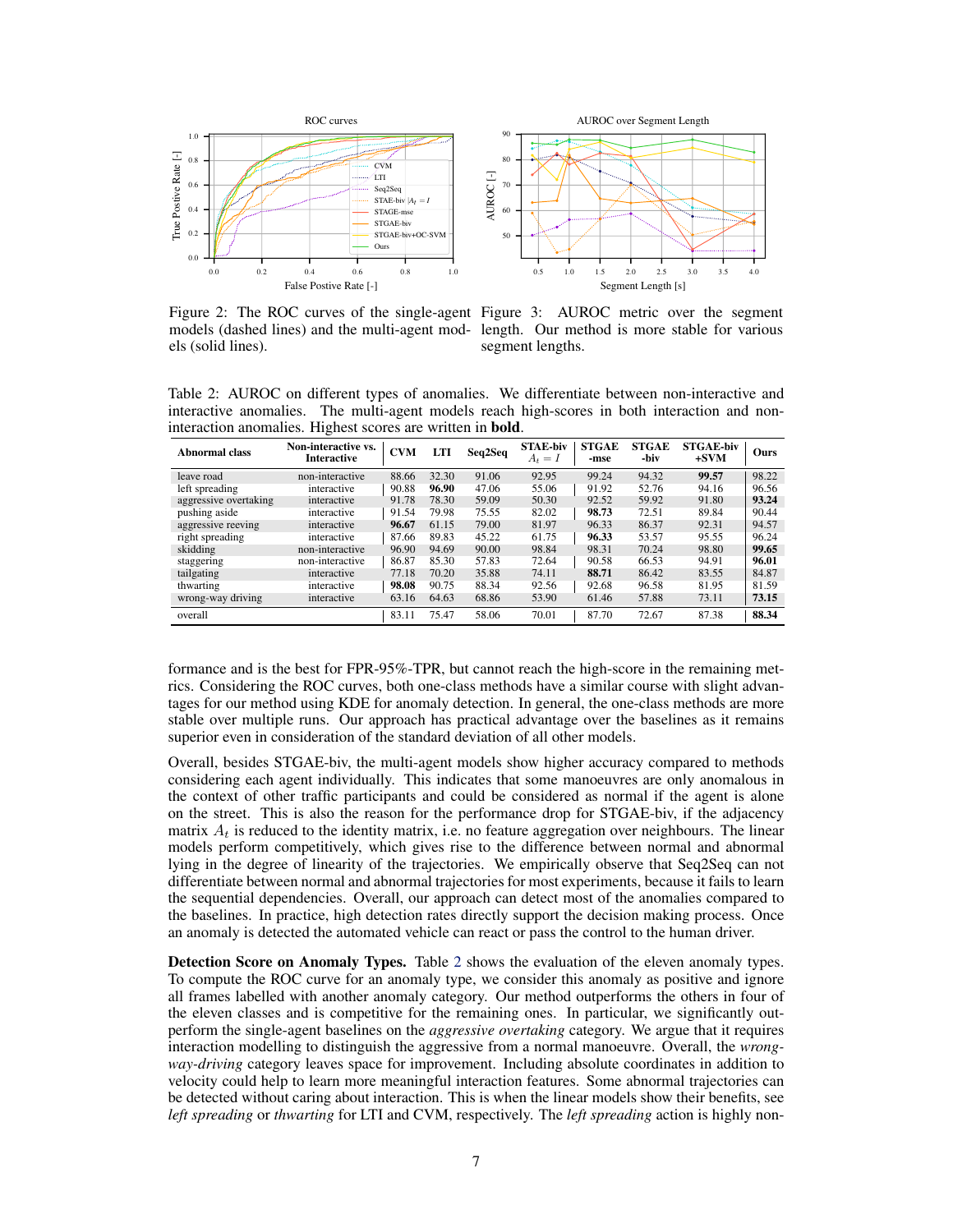| <b>Test Agents</b> | Model     | AUROC $\uparrow$ | AUPR-Abnormal $\uparrow$ | AUPR-Normal $\uparrow$ | FPR-95%-TPR $\downarrow$ |
|--------------------|-----------|------------------|--------------------------|------------------------|--------------------------|
| $N=2$              | STGAE-biv | 69.08            | 39.28                    | 90.07                  | 92.19                    |
| $N=2$              | Ours      | 92.34            | 66.75                    | 98.48                  | 35.20                    |
| $N=3$              | STGAE-biv | 78.20            | 42.52                    | 94.73                  | 78.23                    |
| $N=3$              | Ours      | 91.26            | 63.57                    | 98.36                  | 35.38                    |
| $N=4$              | STGAE-biv | 52.42            | 17.95                    | 88.03                  | 88.19                    |
| $N=4$              | Ours      | 89.41            | 60.52                    | 97.87                  | 42.55                    |

Table 3: Comparison of STGAE-biv and our method on test sets with two, three, and four agents on the highway. Other than the reconstruction method, our one-class approach remains more stable in all metrics with increasing traffic density.

linear, such that the LTI model fails to approximate correctly what results in high anomaly scores. Similar, *thwarting* results through strong braking, which is not following the constant velocity assumption of CVM. Again, STGAE-mse is the best reconstruction method and outperforms on three sub-classes, however with the downside of a computational expensive trajectory decoder.

Ablation Study on Observed Sequence Length. Figure [3](#page-6-0) shows the influence of different segment length  $T' \in \{4, 8, 10, 15, 20, 30, 40\}$  on the recognition performance. For the comparison we retrain all models on different segment length. Although we see a correlation between STGAE-biv and our method, our results remain stable for a large interval. As reported before, we reach the best performance for  $T' = 15$ . The performance of the linear models decreases for higher input length, which means that linear models are good trajectory approximators only for short sequences. In general, the reconstruction methods drop in performance for longer sequences. Both, CVM and LTI have peaks at 0.8 seconds, however our method remains the best overall with 88.34 % AUROC.

Ablation Study on Scalability Beyond Pairs of Agents. The proposed MAAD dataset includes diverse interactive anomalies between pairs of agents. However, the proposed model is flexible to the number of agents in a scene and can process more than two agents without adaption. We evaluate the recognition performance for a highway with higher traffic density on two models. In detail, we compare Our approach with the performance of STGAE-biv. Both models are trained on the original MAAD training set with two agents in each scene. For testing we create three ablation test sets with  $N = 2$ ,  $N = 3$  and  $N = 4$  agents, see details in the supplementary material. The results are shown in Table 3. As before, our approach reaches higher scores compared to the reconstruction method. Interestingly, the metrics of the reconstruction method vary intensively with the number of agents. This indicates that once trained on two agents the reconstruction is confused by the features from the additional agents. It looks different for our method. Even though we see a small performance decrease with an increasing number of agents, our method is more stable and can reliably detect anomalies even on highways with higher traffic density.

# 5 Conclusion

We presented the spatio-temporal graph auto-encoder for trajectory representation learning. Our main contribution is the ability to simultaneously learn multiple trajectories for a dynamic number of agents. Our model learns normal driving behaviour for performing afterwards anomaly detection. To this end, we performed kernel density estimation on the latent representation of the model. During testing, we detect anomalies in low-density regions of the estimated density. Due to the lack of datasets for multi-agent trajectory anomaly detection for automated driving, we presented a synthetic multi-agent dataset with normal and abnormal manoeuvres. In our evaluations, we compared our approach with several baselines to show superior performance. Although our study is on driving trajectories, our approach can learn joint feature spaces in other multi-agent domains like verbal and non-verbal communication, sports or human-robot interaction. This would be a future work direction.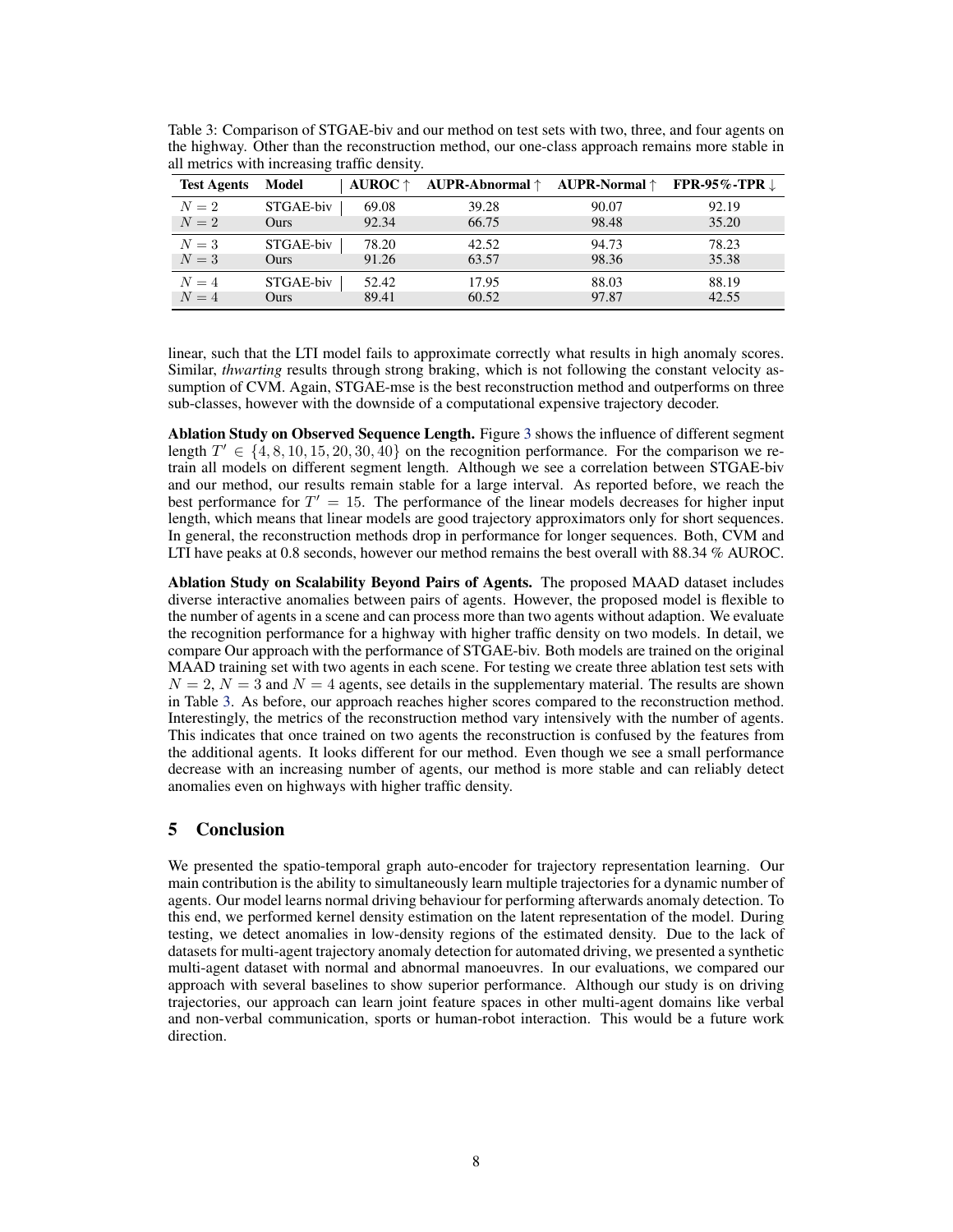#### <span id="page-8-0"></span>Acknowledgments

The research leading to these results is funded by the German Federal Ministry for Economic Affairs and Energy within the project "KI Delta Learning" (project number: 19A19013A). The authors would like to thank the consortium for the successful cooperation.

#### References

- [1] N. Engel, S. Hoermann, M. Horn, V. Belagiannis, and K. Dietmayer. Deeplocalization: Landmark-based self-localization with deep neural networks. In *2019 IEEE Intelligent Transportation Systems Conference (ITSC)*, pages 926–933. IEEE, 2019.
- [2] J. Strohbeck, V. Belagiannis, J. Muller, M. Schreiber, M. Herrmann, D. Wolf, and M. Buchholz. ¨ Multiple trajectory prediction with deep temporal and spatial convolutional neural networks. In *2020 IEEE/RSJ International Conference on Intelligent Robots and Systems (IROS)*, pages 1992–1998. IEEE, 2020.
- [3] J. Wiederer, A. Bouazizi, U. Kressel, and V. Belagiannis. Traffic control gesture recognition for autonomous vehicles. In *2020 IEEE/RSJ International Conference on Intelligent Robots and Systems (IROS)*, pages 10676–10683, 2020. [doi:10.1109/IROS45743.2020.9341214.](http://dx.doi.org/10.1109/IROS45743.2020.9341214)
- [4] Y. Lu, F. Yu, M. K. K. Reddy, and Y. Wang. Few-shot scene-adaptive anomaly detection. In *European Conference on Computer Vision*, pages 125–141. Springer, 2020.
- [5] R. Morais, V. Le, T. Tran, B. Saha, M. Mansour, and S. Venkatesh. Learning regularity in skeleton trajectories for anomaly detection in videos. In *Proceedings of the IEEE/CVF Conference on Computer Vision and Pattern Recognition*, pages 11996–12004, 2019.
- [6] J. Chen, G. Ding, Y. Yang, W. Han, K. Xu, T. Gao, Z. Zhang, W. Ouyang, H. Cai, and Z. Chen. Dual-modality vehicle anomaly detection via bilateral trajectory tracing. In *Proceedings of the IEEE/CVF Conference on Computer Vision and Pattern Recognition*, pages 4016–4025, 2021.
- [7] V. Sindhwani, H. Sidahmed, K. Choromanski, and B. Jones. Unsupervised anomaly detection for self-flying delivery drones. In *2020 IEEE International Conference on Robotics and Automation (ICRA)*, pages 186–192. IEEE, 2020.
- [8] R. McAllister, G. Kahn, J. Clune, and S. Levine. Robustness to out-of-distribution inputs via task-aware generative uncertainty. In *2019 International Conference on Robotics and Automation (ICRA)*, pages 2083–2089. IEEE, 2019.
- [9] H. Caesar, V. Bankiti, A. H. Lang, S. Vora, V. E. Liong, Q. Xu, A. Krishnan, Y. Pan, G. Baldan, and O. Beijbom. nuscenes: A multimodal dataset for autonomous driving. In *Proceedings of the IEEE/CVF conference on computer vision and pattern recognition*, pages 11621–11631, 2020.
- [10] M. Braun, S. Krebs, F. Flohr, and D. M. Gavrila. Eurocity persons: A novel benchmark for person detection in traffic scenes. *IEEE transactions on pattern analysis and machine intelligence*, 41(8):1844–1861, 2019.
- [11] W. Liu, D. L. W. Luo, and S. Gao. Future frame prediction for anomaly detection a new baseline. In *2018 IEEE Conference on Computer Vision and Pattern Recognition (CVPR)*, 2018.
- [12] C. Lu, J. Shi, and J. Jia. Abnormal event detection at 150 fps in matlab. In *Proceedings of the IEEE international conference on computer vision*, pages 2720–2727, 2013.
- [13] J. F. P. Kooij, N. Schneider, F. Flohr, and D. M. Gavrila. Context-based pedestrian path prediction. In *European Conference on Computer Vision*, pages 618–633. Springer, 2014.
- [14] A. Elnagar. Prediction of moving objects in dynamic environments using kalman filters. In *Proceedings 2001 IEEE International Symposium on Computational Intelligence in Robotics and Automation (Cat. No.01EX515)*, pages 414–419, 2001. [doi:10.1109/CIRA.2001.1013236.](http://dx.doi.org/10.1109/CIRA.2001.1013236)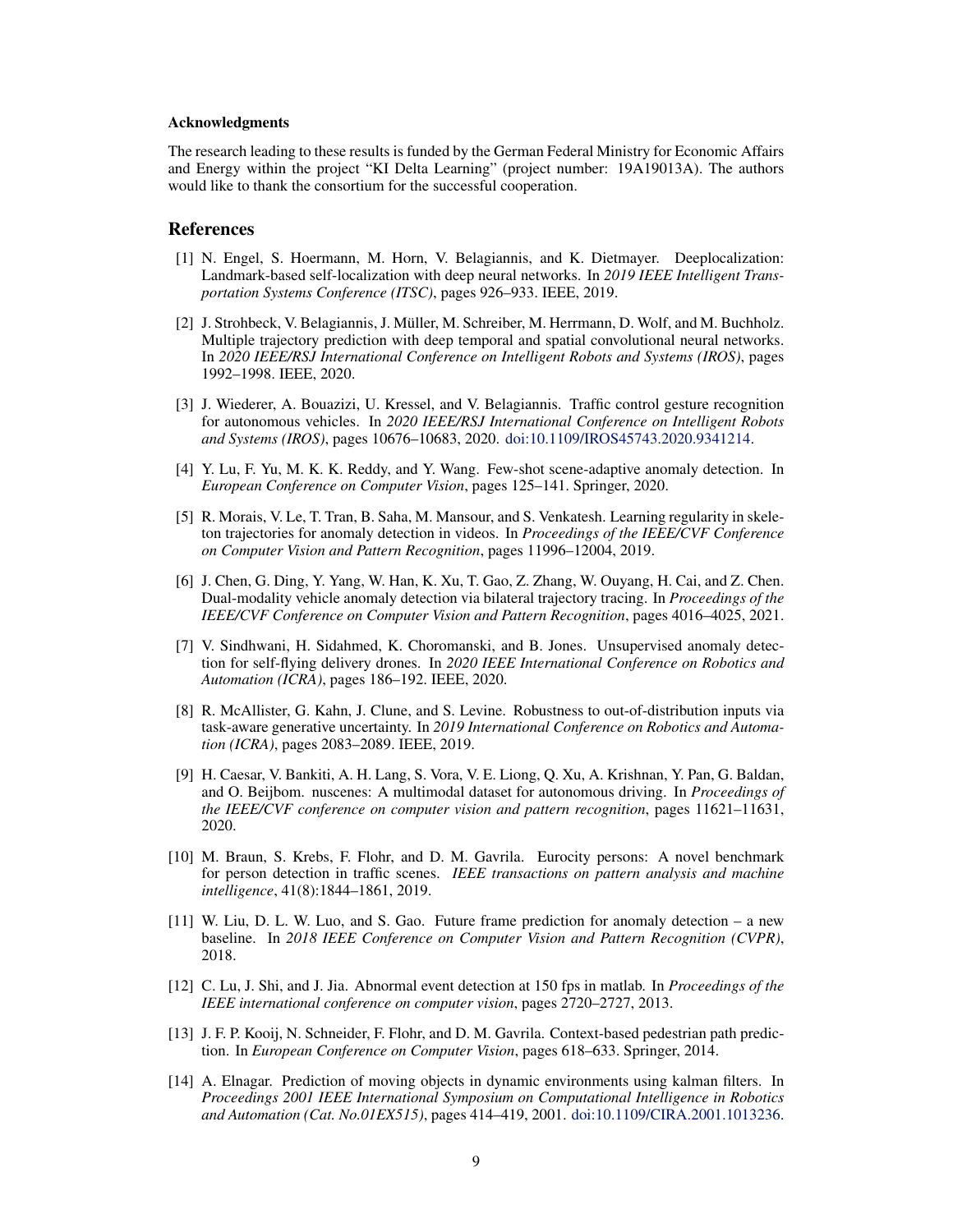- <span id="page-9-0"></span>[15] S. Zernetsch, S. Kohnen, M. Goldhammer, K. Doll, and B. Sick. Trajectory prediction of cyclists using a physical model and an artificial neural network. In *2016 IEEE Intelligent Vehicles Symposium (IV)*, pages 833–838, 2016. [doi:10.1109/IVS.2016.7535484.](http://dx.doi.org/10.1109/IVS.2016.7535484)
- [16] K. M. Kitani, B. D. Ziebart, J. A. Bagnell, and M. Hebert. Activity forecasting. In *European Conference on Computer Vision*, pages 201–214. Springer, 2012.
- [17] A. Gupta, J. Johnson, L. Fei-Fei, S. Savarese, and A. Alahi. Social gan: Socially acceptable trajectories with generative adversarial networks. In *Proceedings of the IEEE Conference on Computer Vision and Pattern Recognition*, pages 2255–2264, 2018.
- [18] A. Sadeghian, V. Kosaraju, A. Sadeghian, N. Hirose, H. Rezatofighi, and S. Savarese. Sophie: An attentive gan for predicting paths compliant to social and physical constraints. In *Proceedings of the IEEE/CVF Conference on Computer Vision and Pattern Recognition*, pages 1349–1358, 2019.
- [19] N. Lee, W. Choi, P. Vernaza, C. B. Choy, P. H. Torr, and M. Chandraker. Desire: Distant future prediction in dynamic scenes with interacting agents. In *Proceedings of the IEEE Conference on Computer Vision and Pattern Recognition*, pages 336–345, 2017.
- [20] A. Alahi, K. Goel, V. Ramanathan, A. Robicquet, L. Fei-Fei, and S. Savarese. Social lstm: Human trajectory prediction in crowded spaces. In *Proceedings of the IEEE conference on computer vision and pattern recognition*, pages 961–971, 2016.
- [21] Y. C. Tang and R. Salakhutdinov. Multiple futures prediction. *arXiv preprint arXiv:1911.00997*, 2019.
- [22] B. Ivanovic and M. Pavone. The trajectron: Probabilistic multi-agent trajectory modeling with dynamic spatiotemporal graphs. In *Proceedings of the IEEE/CVF International Conference on Computer Vision*, pages 2375–2384, 2019.
- [23] J. Kim and K. Grauman. Observe locally, infer globally: a space-time mrf for detecting abnormal activities with incremental updates. In *2009 IEEE conference on computer vision and pattern recognition*, pages 2921–2928. IEEE, 2009.
- [24] D. H. Hu, X.-X. Zhang, J. Yin, V. W. Zheng, and Q. Yang. Abnormal activity recognition based on hdp-hmm models. In *IJCAI*, pages 1715–1720, 2009.
- [25] D. Xu, Y. Yan, E. Ricci, and N. Sebe. Detecting anomalous events in videos by learning deep representations of appearance and motion. *Computer Vision and Image Understanding*, 156: 117–127, 2017.
- [26] S. Kim, Y. Choi, and M. Lee. Deep learning with support vector data description. *Neurocomputing*, 165:111–117, 2015.
- [27] D. Park, Y. Hoshi, and C. C. Kemp. A multimodal anomaly detector for robot-assisted feeding using an lstm-based variational autoencoder. *IEEE Robotics and Automation Letters*, 3(3): 1544–1551, 2018.
- [28] K. Lee, G. N. An, V. Zakharov, and E. A. Theodorou. Perceptual attention-based predictive control. In L. P. Kaelbling, D. Kragic, and K. Sugiura, editors, *Proceedings of the Conference on Robot Learning*, volume 100 of *Proceedings of Machine Learning Research*, pages 220– 232. PMLR, 30 Oct–01 Nov 2020. URL [http://proceedings.mlr.press/v100/lee20b.](http://proceedings.mlr.press/v100/lee20b.html) [html](http://proceedings.mlr.press/v100/lee20b.html).
- [29] B. Hayes and J. A. Shah. Interpretable models for fast activity recognition and anomaly explanation during collaborative robotics tasks. In *2017 IEEE International Conference on Robotics and Automation (ICRA)*, pages 6586–6593. IEEE, 2017.
- [30] A. Bera, S. Kim, and D. Manocha. Realtime anomaly detection using trajectory-level crowd behavior learning. In *Proceedings of the IEEE Conference on Computer Vision and Pattern Recognition Workshops*, pages 50–57, 2016.